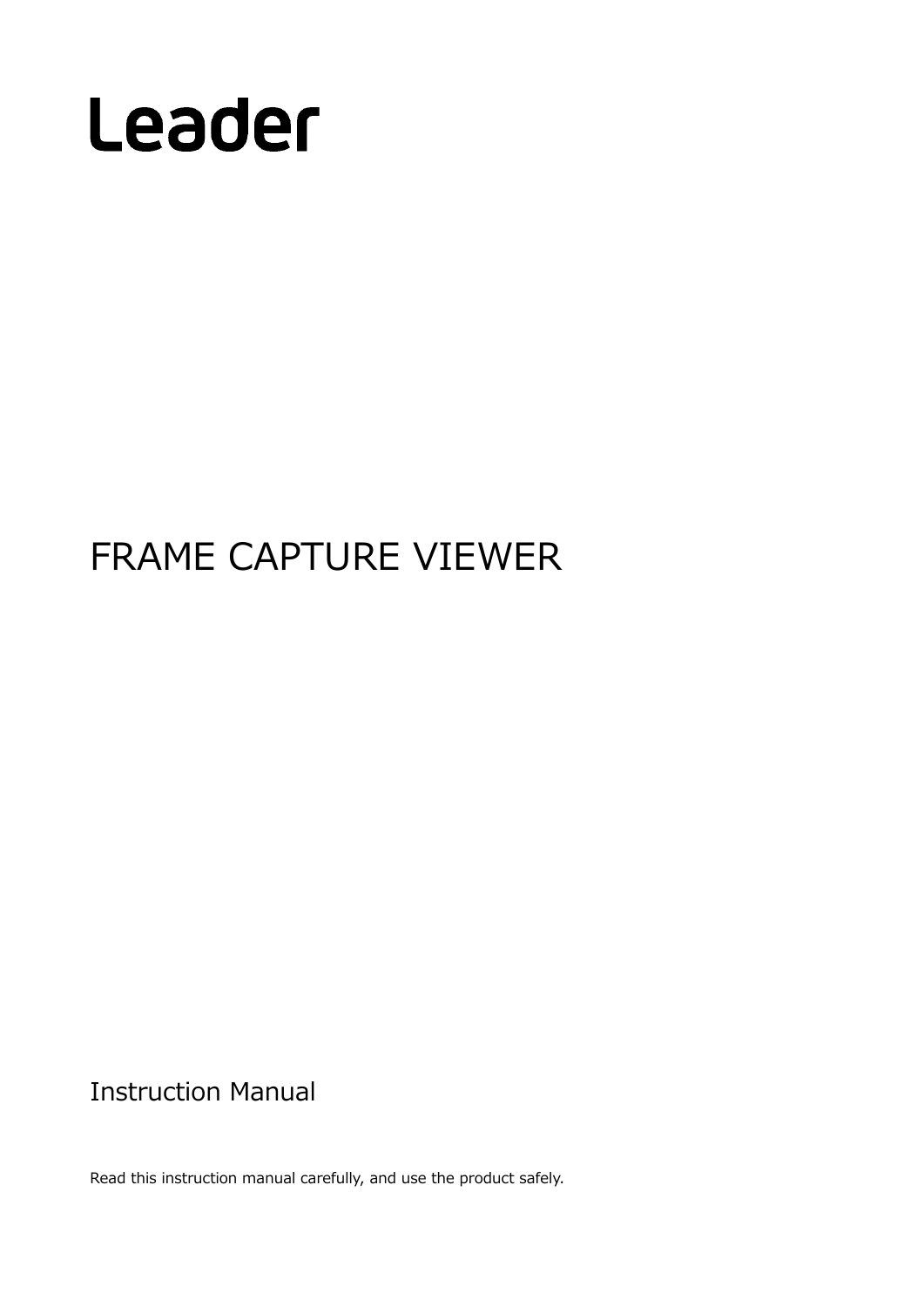## **TABLE OF CONTENTS**

| 1.                              |  |
|---------------------------------|--|
| 1.1<br>1.2<br>1.3<br>1.4<br>1.5 |  |
| 2.                              |  |
| 2.1<br>2.2                      |  |
| 3.                              |  |
| 3.1<br>3.2                      |  |
| 4.                              |  |
| 4.1<br>4.2<br>4.3<br>4.4<br>4.5 |  |
| 4.6                             |  |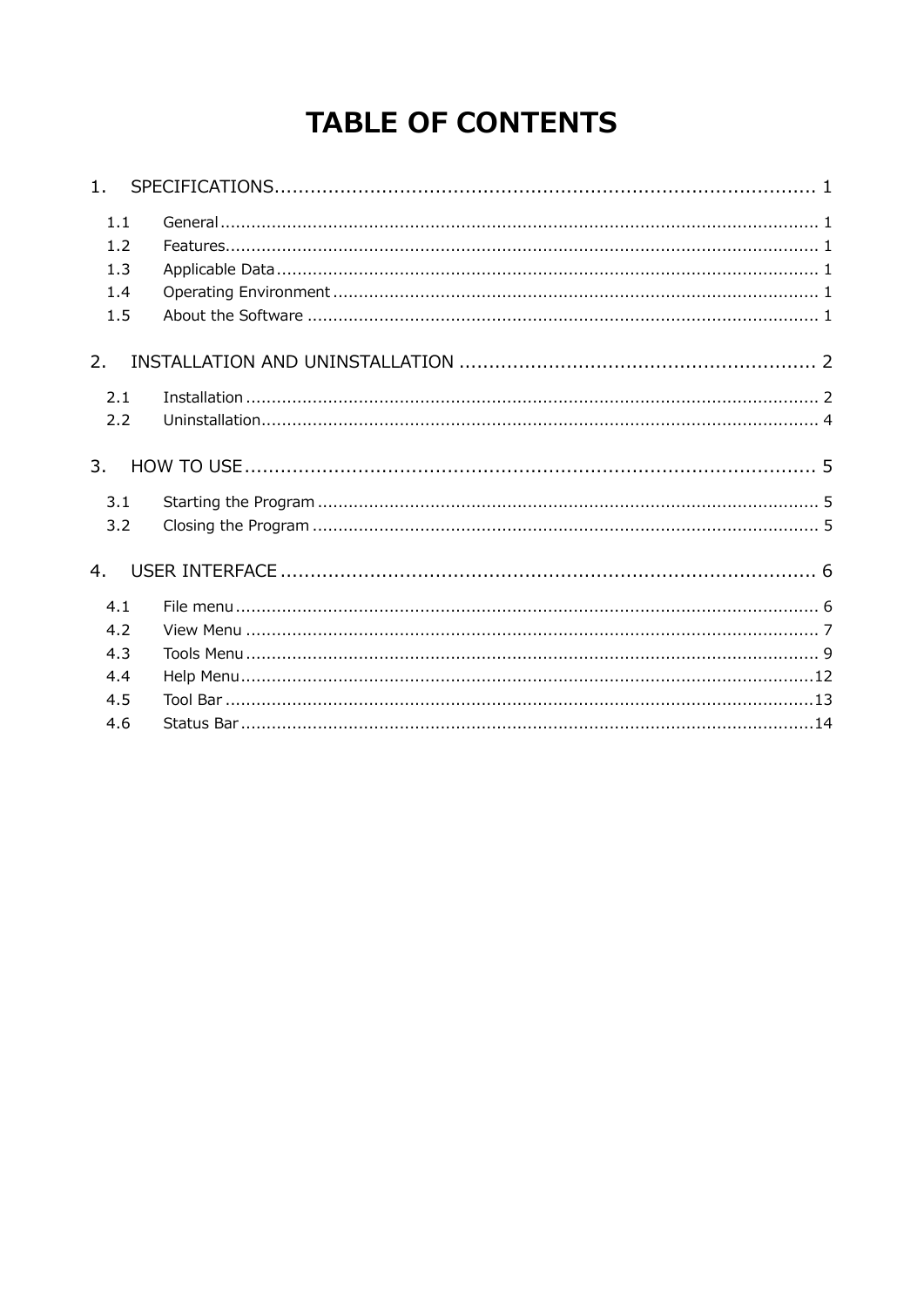## <span id="page-2-0"></span>1. SPECIFICATIONS

#### <span id="page-2-1"></span>1.1 General

This software is an application for loading frame data (.frm files) saved using the frame capture function of a LEADER MULTI MONITOR into a PC and performing data analysis.

#### <span id="page-2-2"></span>1.2 Features

- Single frame data of video signals is displayed two-dimensionally with lines and samples.
- You can specify any line or sample number and display that point.
- Data searching as possible in frame data.
- You can search for errors in frame data detected by the MULTI MONITOR.

#### <span id="page-2-3"></span>1.3 Applicable Data

Frame data saved using the following frame capture function

LV5600, LV7600, LV 5490, LV 5770A, LV 5770, LV 5800A, LV 5800, LV5900A, LV5900

#### <span id="page-2-4"></span>1.4 Operating Environment

Windows 10, Windows 7 Professional (32 bit/64 bit)

#### <span id="page-2-5"></span>1.5 About the Software

- LEADER ELECTRONICS CORP. holds all copyrights to the software.
- Software installation is to be performed under the customer's responsibility.
- It is prohibited to decompile, disassemble, decrypt, extract, or otherwise reverse engineer the software.
- You may not copy, modify, or distribute the software to third parties, or use it for commercial purposes (rental, pseudo rental, selling to third parties, and so on).
- The software is subject to change without prior notice.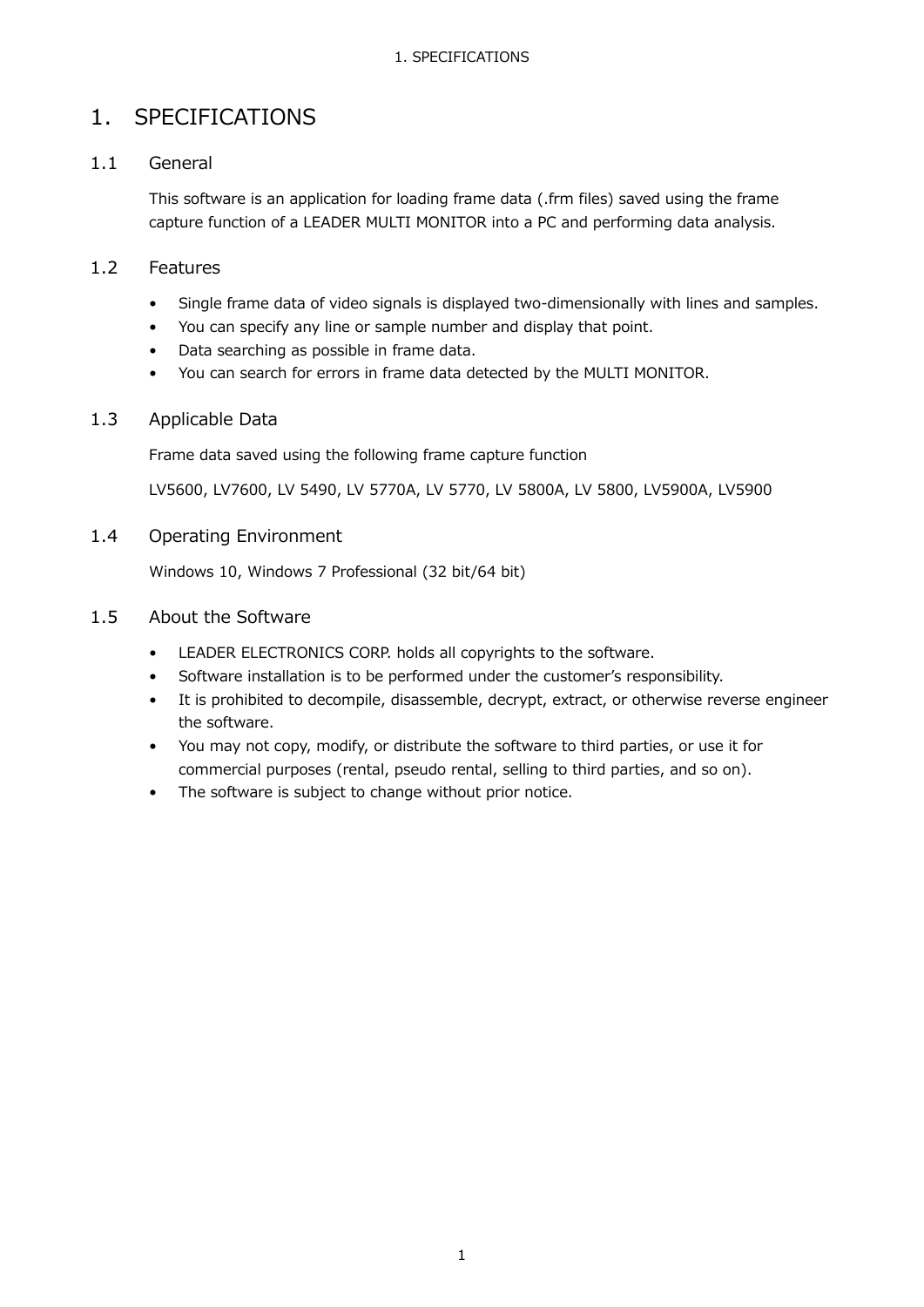## <span id="page-3-0"></span>2. INSTALLATION AND UNINSTALLATION

#### <span id="page-3-1"></span>2.1 Installation

- 1. Run the installation program "FrameCaptureViewerInstaller v\*.\*\*.msi".
- 2. Click Next.



Figure 2-1 Installation 1

3. Set the installation destination, and click Next.



Figure 2-2 Installation 2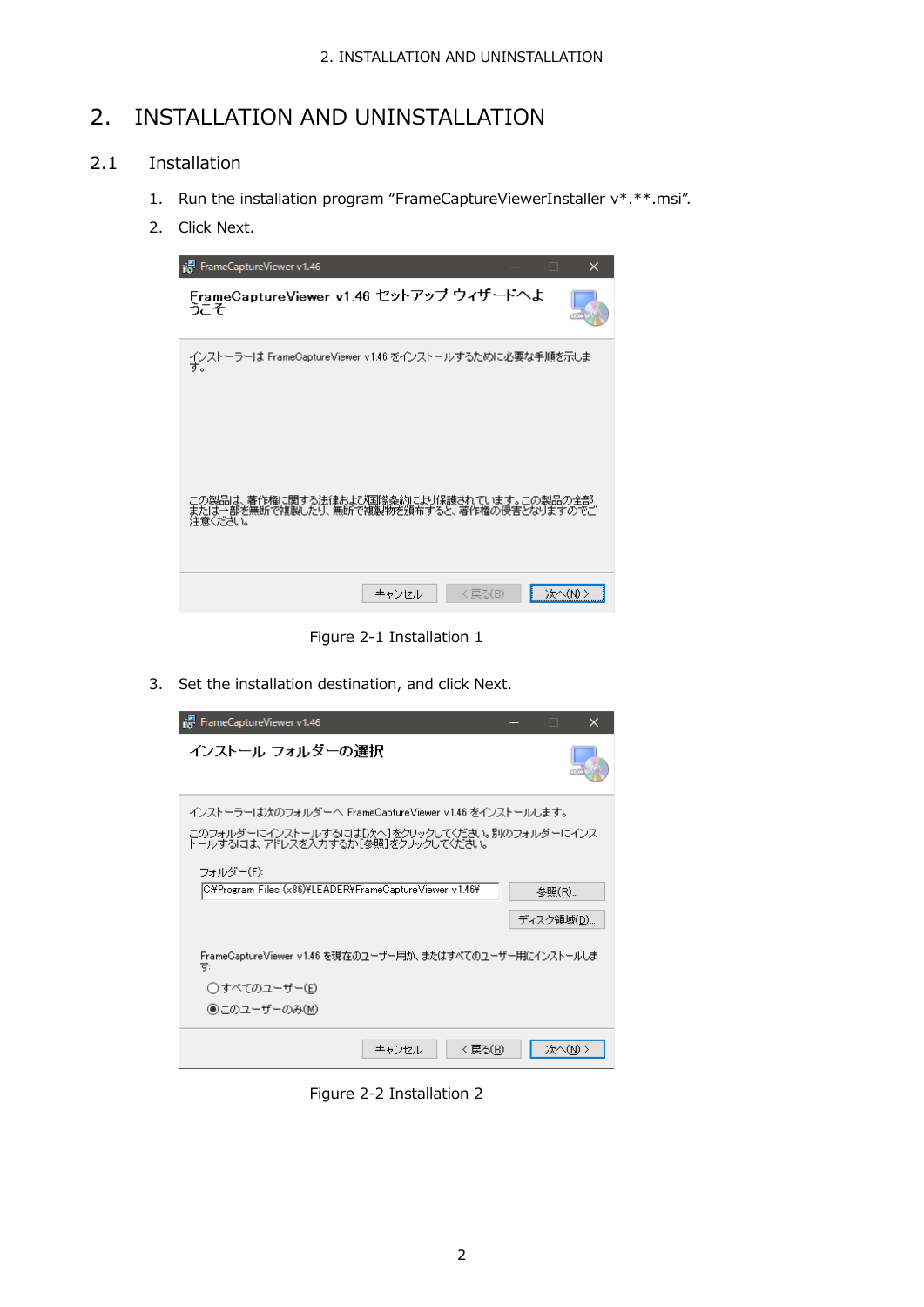4. Click Next.



Figure 2-3 Installation 3

5. Click Close to finish the installation.

| je FrameCaptureViewer v1.46                                           |       |        | □      | × |
|-----------------------------------------------------------------------|-------|--------|--------|---|
| インストールが完了しました。                                                        |       |        |        |   |
| FrameCaptureViewer v1.46 は正しくインストールされました。<br>終了するには、「閉じる」をクリックしてください。 |       |        |        |   |
| Windows Update で、NET Framework の重要な更新があるかどうかを確認してください。                | キャンセル | <戻る(B) | 閉じる(◎) |   |

Figure 2-4 Installation 4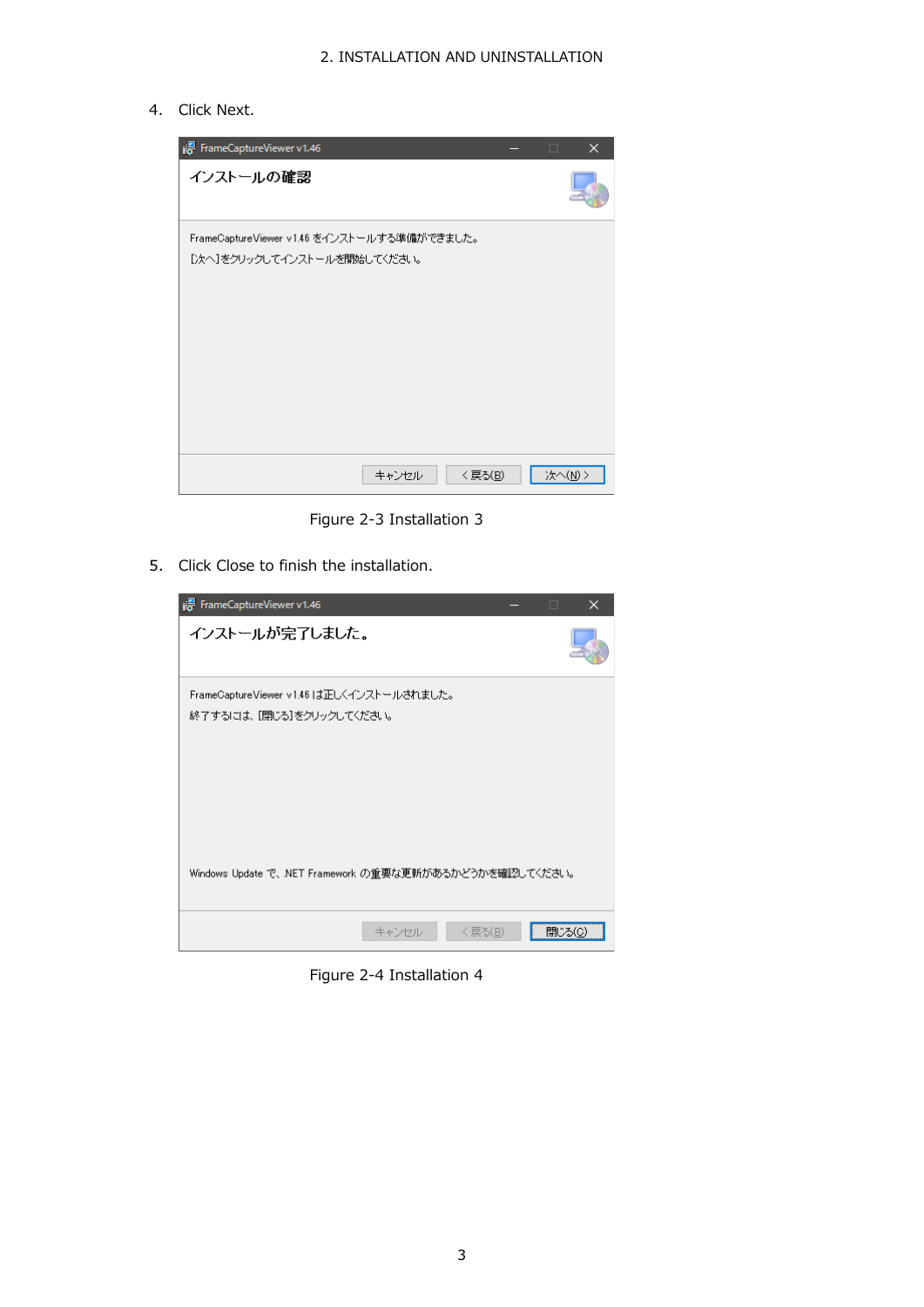#### <span id="page-5-0"></span>2.2 Uninstallation

Under Programs and Features in Control Panel, select "FrameCaptureViewer v \*.\*\*", and click Uninstall.



Figure 2-5 Uninstallation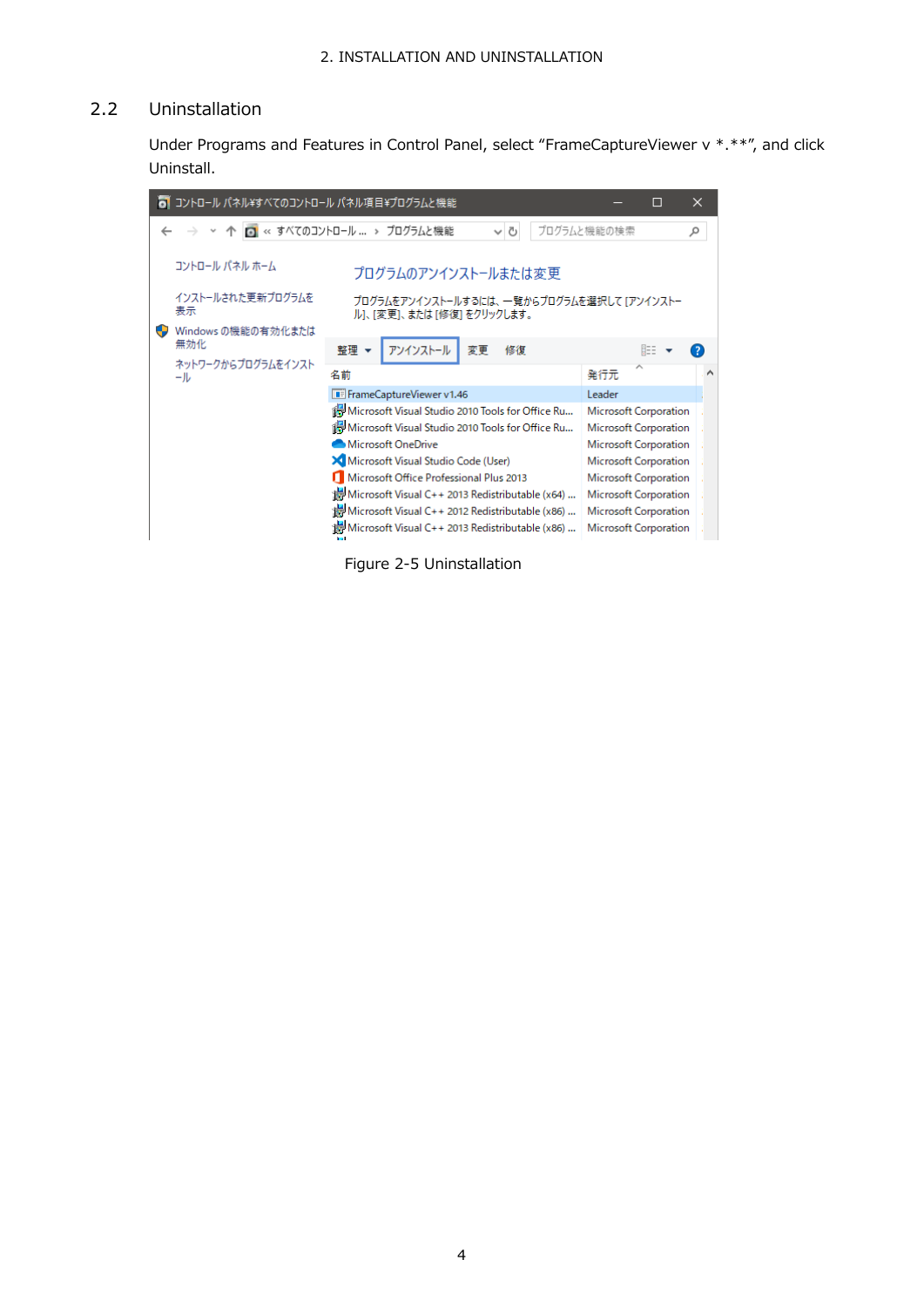## <span id="page-6-0"></span>3. HOW TO USE

#### <span id="page-6-1"></span>3.1 Starting the Program

In the installation folder, open "FrameCaptureViewer.exe". When a file selection dialog box opens, select the frame data you want to view, and click Open.

| 圓駅                                                  |               |                      |                             |                                   | ×                                       |
|-----------------------------------------------------|---------------|----------------------|-----------------------------|-----------------------------------|-----------------------------------------|
| « LV7600_USER > BMP<br>∠<br>$\rightarrow$<br>$\sim$ |               |                      | Ō<br>BMPの検索<br>$\checkmark$ |                                   | مر                                      |
| 新しいフォルダー<br>整理 ▼                                    |               |                      |                             | ⊪: ▼                              | 2<br>ш                                  |
| ♪ ミュージック                                            | Α             | ㅅ<br>名前              | 更新日時                        | 種類                                | サイズ                                     |
| $\frac{1}{2}$ Windows (C:)                          |               | 20190722102145 A.frm | 2019/07/22 10:21            | FRM ファイル                          | 38,672 KB                               |
| Recovery Image (D:)                                 |               | 20190722105926 A.frm | 2019/07/22 10:59            | FRM ファイル                          | 38,672 KB                               |
| — USB ドライブ (F:)                                     |               | 20190722110649_A.frm | 2019/07/22 11:06            | FRM ファイル                          | 38,672 KB                               |
| LV7600 USER                                         |               |                      |                             |                                   |                                         |
| <b>BMP</b>                                          | v.<br>$\prec$ |                      |                             |                                   | $\rightarrow$                           |
| ファイル名(N):                                           |               | 20190722110649 A.frm | $\checkmark$                | FrameCaptureFile (*.frm)<br>開<(O) | $\checkmark$<br>キャンセル<br>$\mathbb{R}^2$ |

Figure 3-1 File selection dialog box

The main window appears.

|                    |               |            | FrameCapture Viewer - [20190722102145_A.frm]            |          |                 |                 |          |                 | □               | ×                |
|--------------------|---------------|------------|---------------------------------------------------------|----------|-----------------|-----------------|----------|-----------------|-----------------|------------------|
| File(E)            | View(V)       | Tools(1)   | $Help(\underline{H})$                                   |          |                 |                 |          |                 |                 |                  |
| ĉ<br>≣             | 喜<br>国        | 剾<br>b     | ė4.<br>₽<br><b>Sec.</b>                                 | ?        |                 |                 |          |                 |                 |                  |
| LINE No.           | <b>SAMPLE</b> | < 1920 >   | < 1921 >                                                | < 1922 > | < 1923 >        | < 1924 >        | < 1925 > | < 1926 >        | < 1927 >        | $\leq$ 1! $\sim$ |
| LINE1              | Y             | 3FF        | 000                                                     | 000      | 2D8             | 204             | 200      | 2BB             | 23C             | C                |
|                    | Cb/Cr         | 3FF        | 000                                                     | 000      | 2D8             | 204             | 200      | 2F7             | 1E8             | ¢                |
| LINE <sub>2</sub>  | ٧             | 3FF        | 000                                                     | 000      | 2D <sub>8</sub> | 208             | 200      | 1B8             | 26B             | C                |
|                    | Cb/Cr         | 3FF        | 000                                                     | 000      | 2D8             | 208             | 200      | 1F4             | 1BF             | C                |
| LINE3              | γ             | 3FF        | 000                                                     | 000      | 2D <sub>8</sub> | 20 <sub>C</sub> | 200      | 2B9             | 259             | C                |
|                    | Cb/Cr         | 3FF        | 000                                                     | 000      | 2D <sub>8</sub> | <b>20C</b>      | 200      | 2F5             | <b>18D</b>      | ż                |
| LINE4              | Ÿ             | 3FF        | 000                                                     | 000      | 2D8             | 210             | 200      | 1 <sub>BE</sub> | <b>2C4</b>      | C                |
|                    | Cb/Cr         | 3FF        | 000                                                     | 000      | 2D <sub>8</sub> | 210             | 200      | 1F2             | 110             | C                |
| LINE5              | γ             | 3FF        | 000                                                     | 000      | 2D <sub>8</sub> | 214             | 200      | 2BF             | 2F6             | C                |
|                    | Cb/Cr         | 3FF        | 000                                                     | 000      | 2D8             | 214             | 200      | 2F3             | 122             | C                |
| LINE6              | Y             | 3FF        | 000                                                     | 000      | 2D <sub>8</sub> | 218             | 200      | 1 <sub>BC</sub> | 2A1             | $\frac{c}{2}$    |
|                    | Cb/Cr         | 3FF        | 000                                                     | 000      | 2D8             | 218             | 200      | 1F <sub>0</sub> | 175             |                  |
| LINE7              | Y             | 3FF        | 000                                                     | 000      | 2D <sub>8</sub> | 21C             | 200      | 2BD             | 293             | C                |
|                    | Cb/Cr         | 3FF        | 000                                                     | 000      | 2D <sub>8</sub> | 21C             | 200      | 2F1             | 147             | C                |
| LINE8              | Ÿ             | 3FF        | 000                                                     | 000      | 2D <sub>8</sub> | 220             | 200      | 1B2             | 19A             | c                |
|                    | Cb/Cr         | 3FF        | 000                                                     | 000      | 2D8             | 220             | 200      | 1FE             | 24E             | 2                |
| LINE9              | γ             | 3FF        | 000                                                     | 000      | 2D <sub>8</sub> | 224             | 200      | 2B3             | <b>1A8</b>      | $\frac{c}{c}$    |
|                    | Cb/Cr         | 3FF        | 000                                                     | 000      | 2D <sub>8</sub> | 224             | 200      | 2FF             | 27 <sub>C</sub> |                  |
| LINE10             | γ             | 3FF        | 000                                                     | 000      | 2D <sub>8</sub> | 228             | 200      | <b>1B0</b>      | 1FF             | C                |
|                    | Cb/Cr         | 3FF        | 000                                                     | 000      | 2D <sub>8</sub> | 228             | 200      | 1FC             | 22B             | C                |
| LINE <sub>11</sub> | Y             | 3FF        | 000                                                     | 000      | 2D <sub>8</sub> | <b>22C</b>      | 200      | 2B1             | 1CD             | C                |
|                    | Cb/Cr         | 3FF        | 000                                                     | 000      | 2D8             | <b>22C</b>      | 200      | 2FD             | 219             | ¢                |
|                    | Ÿ             | <b>RFF</b> | nnn                                                     | nnn      | <b>2D8</b>      | 230             | 200      | 1R <sub>6</sub> | 150             | v<br>c           |
| $\leq$             |               |            |                                                         |          |                 |                 |          |                 |                 | $\mathcal{P}$    |
|                    |               |            | Format: 3840×2160/59.94P YCI Display: Serial < Link 1 > |          |                 |                 |          |                 | 2019/07/22      | 10:13            |

Figure 3-2 Main window

#### <span id="page-6-2"></span>3.2 Closing the Program

From the File menu, select Exit. Or, click  $\frac{x}{x}$  in the upper right of the main window.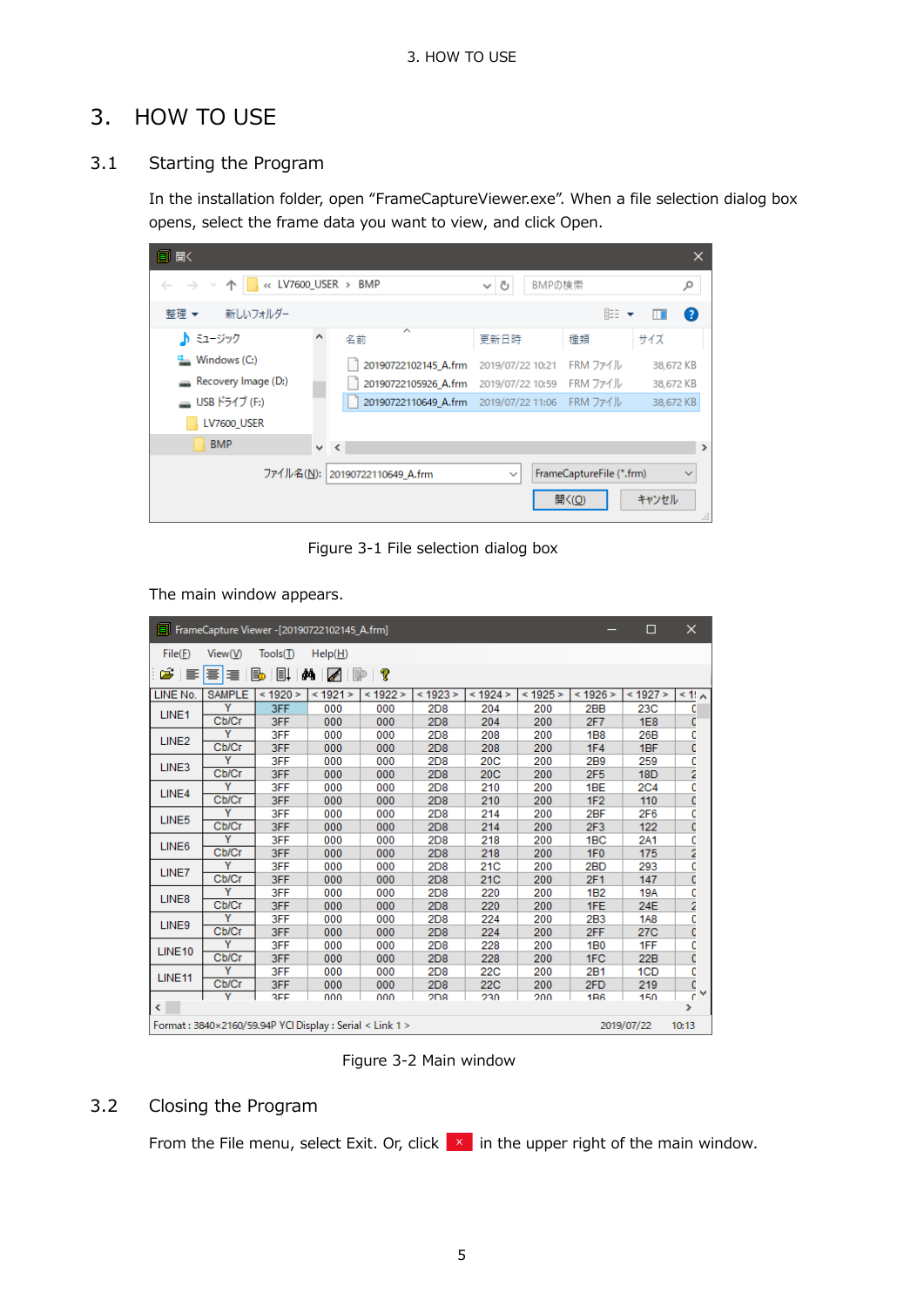## <span id="page-7-0"></span>4. USER INTERFACE

#### <span id="page-7-1"></span>4.1 File menu

Click the File menu or press Alt+F to display the File menu.

| File(F) |         |
|---------|---------|
| Open(O) | $Alt+O$ |
| Export  |         |
| Exit(X) |         |

Figure 4-1 File menu

● Open

A file selection dialog box opens where you can select and load frame data.

● Export

Loaded frame data is exported in CSV format. Under the General tab in the Option window, selecting the "Export with Decimal" check box causes the data to be output in decimal notation. If you do not select the check box, data is output in hexadecimal notation.

● Exit

Closes the application.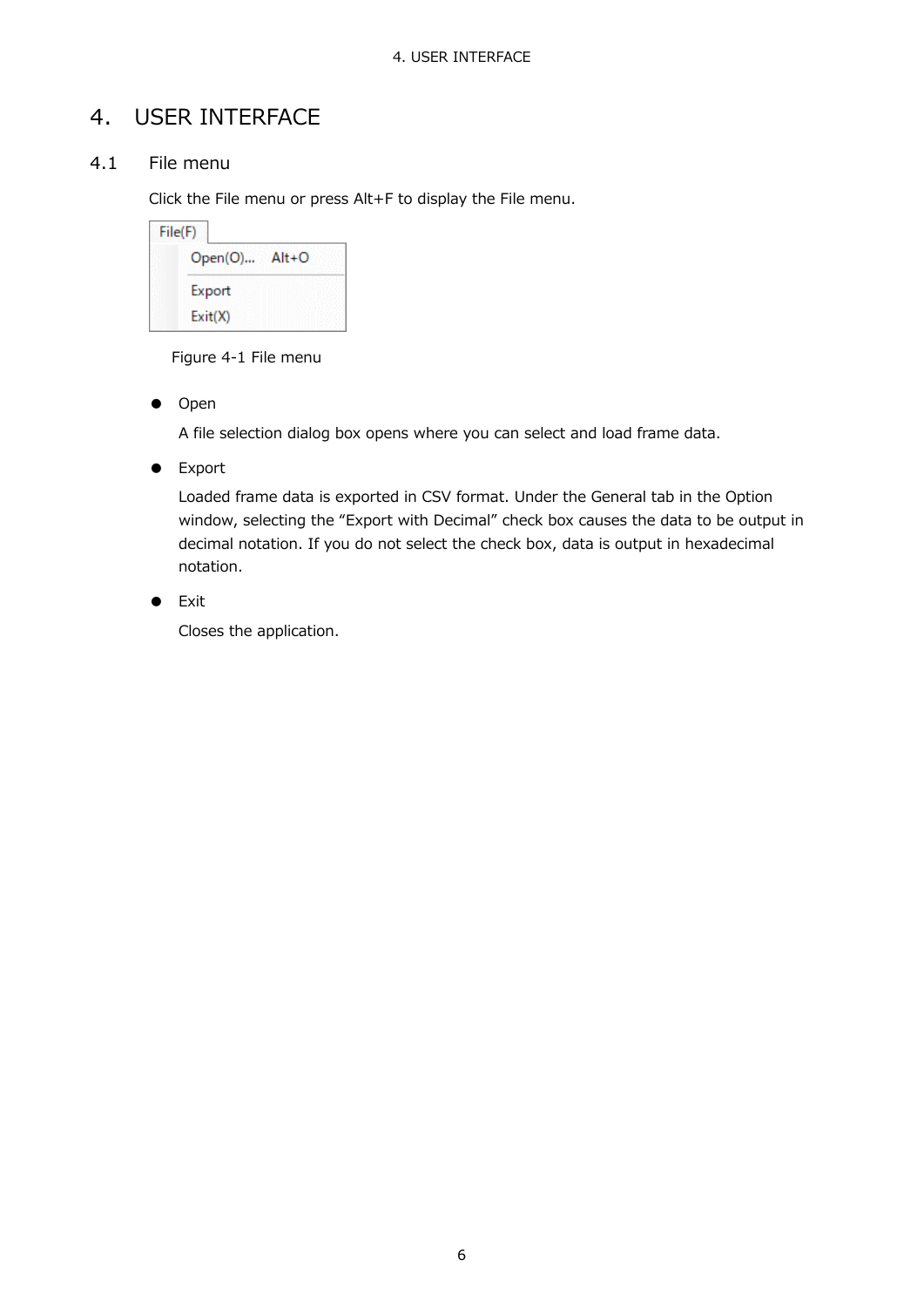#### <span id="page-8-0"></span>4.2 View Menu

Click the View menu or press Alt+V to display the View menu.

| View(V)             |  |
|---------------------|--|
| Data align(A)       |  |
| File information(F) |  |
| Line/Sample jump(G) |  |
| Data search(S)      |  |
| Tool Bar(T)         |  |
| Status Bar(B)       |  |

Figure 4-2 View menu

● Data align

Select the data display method in cells.

| View(V)                                                     |                                  |                                                                                                          |
|-------------------------------------------------------------|----------------------------------|----------------------------------------------------------------------------------------------------------|
| Data align(A)<br>File information(F)<br>Line/Sample jump(G) | Left(L)<br>Center(C)<br>Right(R) | $Left(L)$ :<br>Data is displayed left-justified.<br>$Center(C)$ :<br>Data is displayed center-justified. |
| Data search(S)                                              |                                  | $Right(R)$ :                                                                                             |
| Tool Bar(T)<br>Status Bar(B)                                |                                  | Data is displayed right-justified.                                                                       |

Figure 4-3 Data align menu

#### ● File information

A file information window opens, and information about the loaded frame data is displayed.

| File Information |                                                  | × |
|------------------|--------------------------------------------------|---|
| File Path:       | F:\LV7600_USER\BMP                               |   |
| File Name:       | 20190722102145 A.frm                             |   |
| File Size:       | 39600064 byte                                    |   |
| Format:          | 3840×2160/59.94P YCbCr(422) 10bit 3G-A QUAD SEQ. |   |
| Line:            | 1125                                             |   |
| Sample:          | 2200                                             |   |
|                  |                                                  |   |
|                  | OK                                               |   |

Figure 4-4 File information window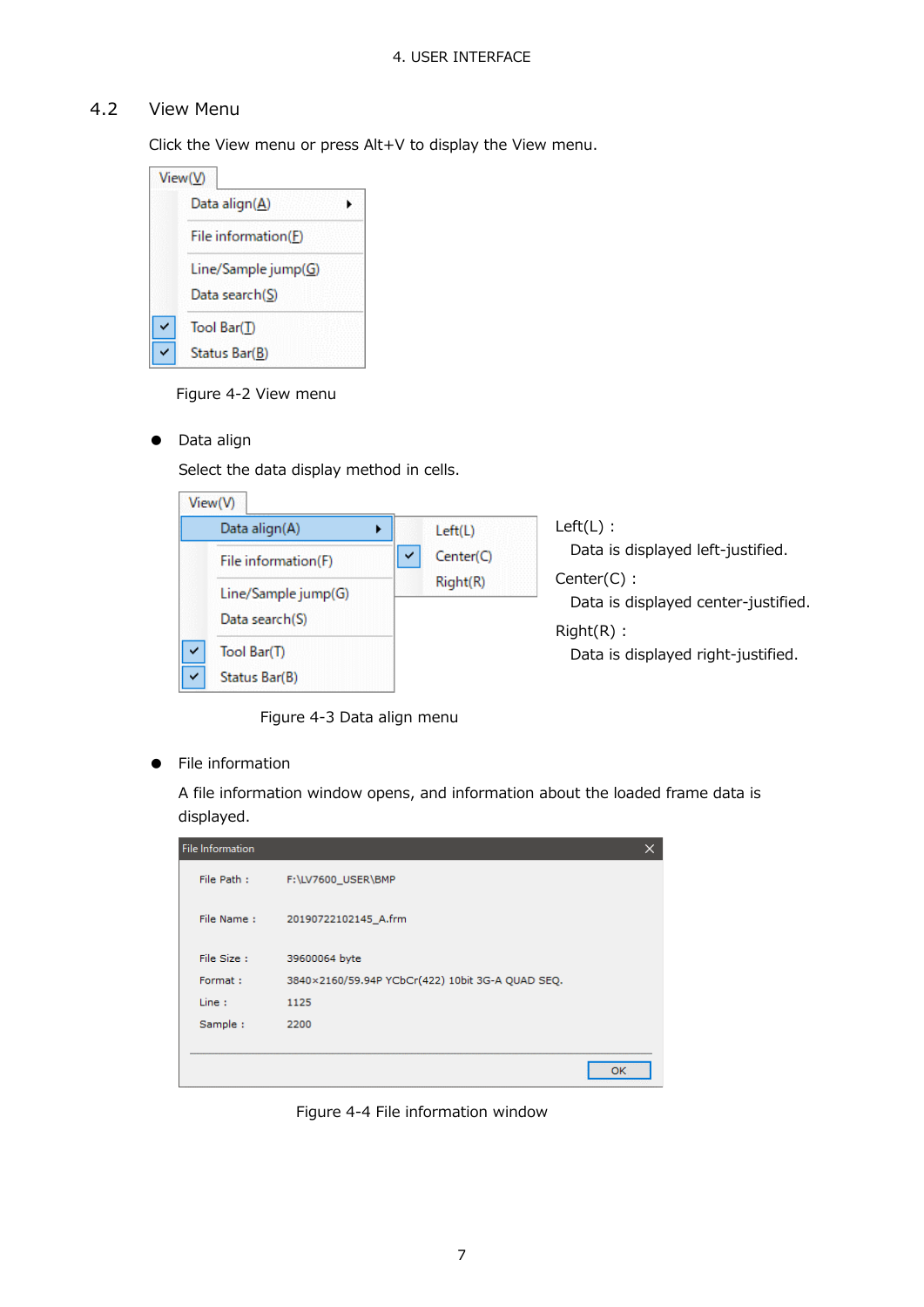● Line/Sample jump

A line/sample jump window opens. You can specify a line or sample and jump to that point.

| Line/Sample jump |      |         |
|------------------|------|---------|
| Input            |      |         |
| Line:            |      | Jump(G) |
| Sample:          | 1920 | Close   |

Figure 4-5 Line/sample jump window

● Data search

A data search window opens.

If you select Direction Up and click Search, data is searched from the current cell toward smaller line numbers.

If you select Direction Down and click Search, data is searched from the current cell toward larger line numbers.

| Data search               |                                                     |              |           |
|---------------------------|-----------------------------------------------------|--------------|-----------|
| Search Data(HEX) :        | 0x0000                                              | $\checkmark$ | Search(S) |
| Direction<br>○ Up<br>Down | <b>Result</b><br>Line : Line1 $(1)$<br>Sample: 1921 |              | Close     |

Figure 4-6 Data search window

Tool Bar

Shows or hides the toolbar.

**Status Bar** 

Shows or hides the status bar.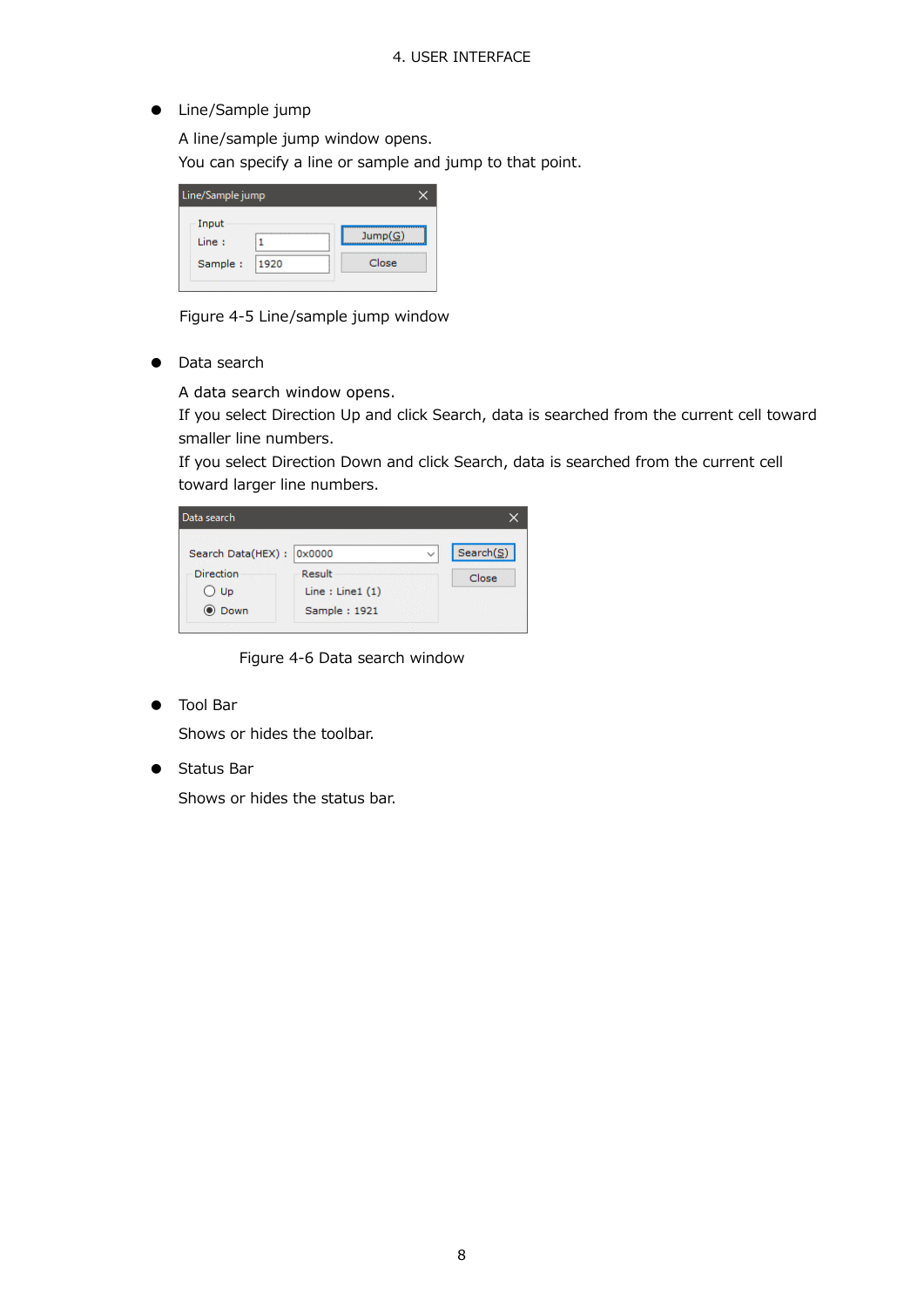#### <span id="page-10-0"></span>4.3 Tools Menu

Click the Tools menu or press Alt+T to display the Tools menu.

| Tools(T)             | Tools(T)            |
|----------------------|---------------------|
| Options(O)           | Options(O)          |
| Error search(S)      | Error search(S)     |
| Error search Disable | Error search Enable |

Figure 4-7 Tools menu

● Options - General tab

Set the frame data display method and error detection.

| SD/HD/3G-A<br>◯ Serial<br>Component                                      | $3G-B-DL$<br>◯ Stream1<br>Stream <sub>2</sub><br>$\bigcirc$ Stream1/2 | $-HD$<br>$\bigcirc$ Link B<br>◯ Link A/B<br>$\bigcirc$ Link A<br>$3G-A$<br>$3G-B-DL-$<br>Link<br>$\bigcirc$ Stream1<br>$\bigcirc$ 1<br>◯ Serial | <b>OUAD</b><br>Link<br>$\odot$ 1                              | $HD/3G-A$<br>◉ Serial<br>Component                                              |
|--------------------------------------------------------------------------|-----------------------------------------------------------------------|-------------------------------------------------------------------------------------------------------------------------------------------------|---------------------------------------------------------------|---------------------------------------------------------------------------------|
| $3G-B-DS$<br>◯ S1 Serial                                                 | ◯ S2 Serial<br>◯ S1 Component ◯ S2 Component                          | ◯ Stream2<br>○ 2<br>Component<br>$\bigcirc$ Stream1/2<br>$3G-B-DS$<br>◯ S1 Serial<br>◯ S2 Serial<br>◯ S1 Component ◯ S2 Component               | $\bigcirc$ 2<br>$\bigcirc$ 3<br>$\bigcap$ 4                   | $3G-B-DL-$<br>$\bigcirc$ Stream1<br>Stream <sub>2</sub><br>$\bigcirc$ Stream1/2 |
| 12G DUAL-<br><b>SUB</b><br>$\bigcirc$ 3/4<br>$\bigcirc$ 1/2<br>O Odd SUB | $\bigcirc$ 5/6<br>$\bigcirc$ 7/8<br>C Even SUB                        | Serial / Component<br>$\bigcirc$ Serial<br>C Component                                                                                          | 12G QUAD<br><b>SUB</b><br>Serial / Component<br>Serial<br>( ) | 01020304<br>Component<br>0                                                      |
| Line/Sample Header Change<br>$3\sqrt{\Box}$ GridDisplay                  |                                                                       | 4   Ø Export with Decimal                                                                                                                       | ErrorDetection<br>5                                           | ErrorDetection                                                                  |

Figure 4-8 Options window (General tab)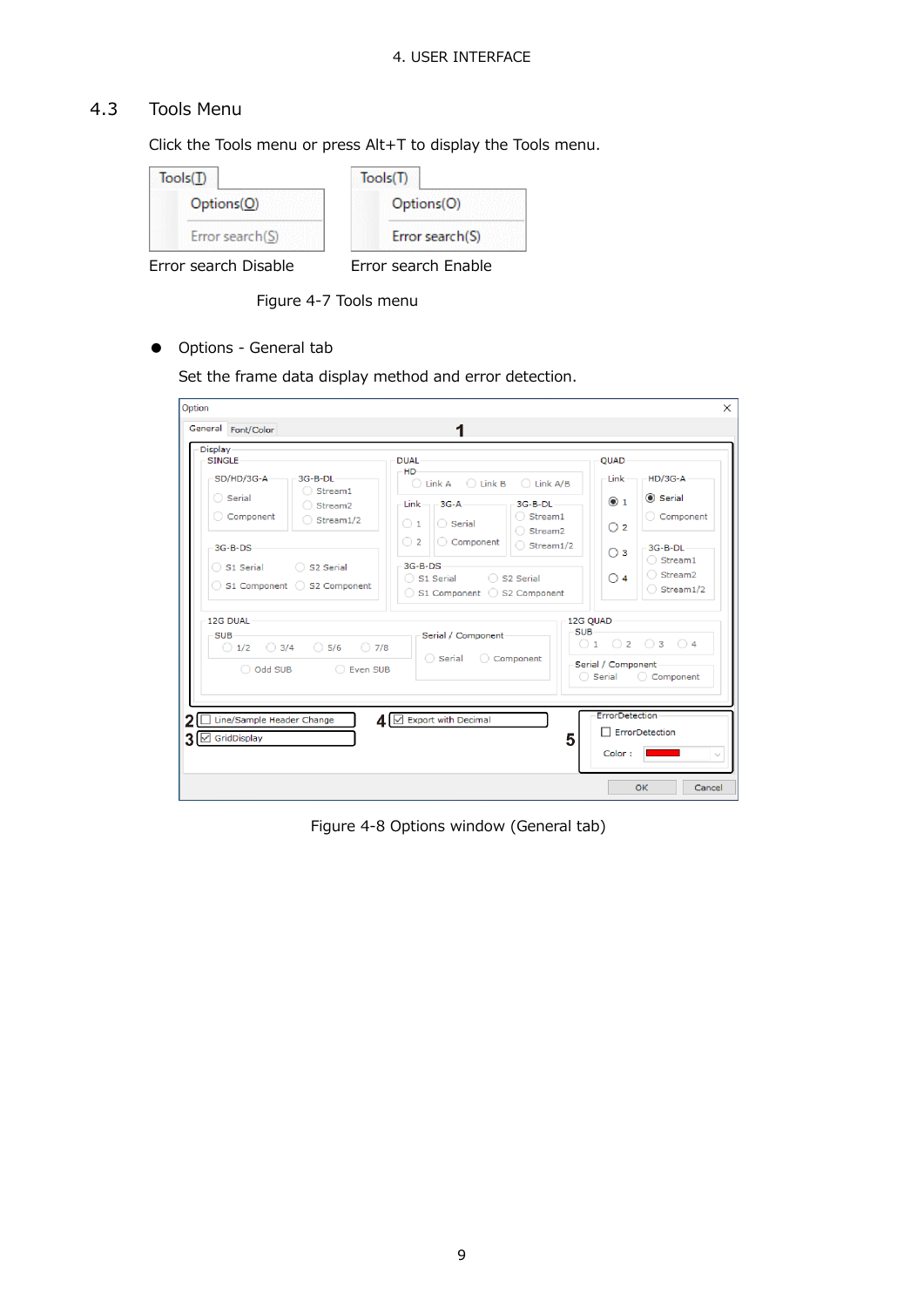#### 1. Display

Select the method or displaying the loaded frame data using  $\odot$  (option buttons). Note that for the following frame data, some items are not selectable.

| Standard                 | Sampling structure/   | Items that are |  |  |
|--------------------------|-----------------------|----------------|--|--|
|                          | quantization accuracy | not selectable |  |  |
| 3G-SDI Level A           | YCbCr (422) / 10bit   | Component      |  |  |
| 3G-SDI Level B - DL      | YCbCr (422) / 10bit   | Stream 1/2     |  |  |
| HD DUAL LINK             | YCbCr (422) / 10bit   | Link A/B       |  |  |
| 3G-SDI Level A QUAD LINK | YCbCr (422) / 10bit   | Component      |  |  |
| 3G-SDI Level B QUAD LINK | YCbCr (422) / 10bit   | Stream 1/2     |  |  |

- \* Displayed as HD QUAD LINK on the LV5600 or LV7600 6G.
- \* Displayed as 3G-SDI Level A QUAD LINK on the LV5490SER06, LV5600, or LV7600 12G.

#### 2. Line/Sample Header Change

Changes the vertical and horizontal display of frame data.

If this check box is not selected, line numbers are displayed in the vertical direction and the samples in the horizontal direction.

If this check box is selected, samples are displayed in the vertical direction and the line numbers in the horizontal direction.

3. GridDisplay

Set whether to display grid lines.

4. Export with Decimal

Set the format of the data output by using Export of the File menu. If this check box is selected, the data is output in decimal notation. Otherwise, it is output in hexadecimal notation.

5. ErrorDetection

Frame data errors detected by the product are displayed in the specified color.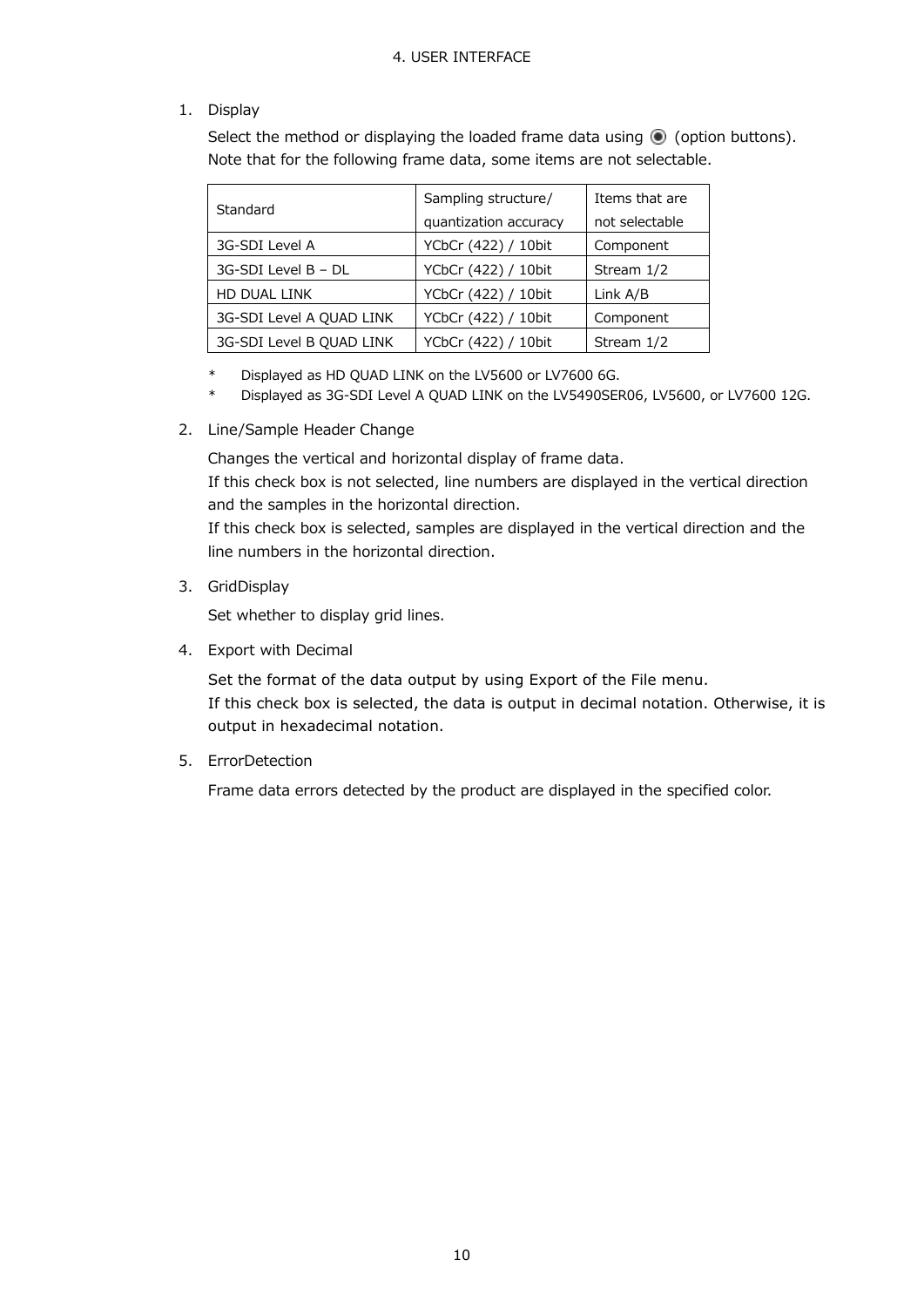● Options - Font/Color tab

Set data display parameters, such as the font, font size, text color, and background color.

| Option                                                                                                            |                                                                                                             |                                                                                                                                 | ×. |
|-------------------------------------------------------------------------------------------------------------------|-------------------------------------------------------------------------------------------------------------|---------------------------------------------------------------------------------------------------------------------------------|----|
| General Font/Color                                                                                                |                                                                                                             |                                                                                                                                 |    |
| Font<br>Arial<br>$\checkmark$<br>Name:<br>9<br>$\mathbf{v}$<br>Size:<br>Sample<br>ABCXYZabcxyz<br>$6\overline{6}$ | Line/Sample Header<br>TextColor:<br>∨<br>BackFirstColor:<br>$\sim$<br>BackSecondColor:<br>$\checkmark$<br>7 | Line/Sample Data<br>TextColor:<br>v<br>BackFirstColor:<br>$\checkmark$<br>BackSecondColor:<br>$\sim$<br>$\overline{\mathbf{8}}$ |    |
|                                                                                                                   |                                                                                                             | Cancel<br><b>OK</b>                                                                                                             |    |

Figure 4-9 Options window (Font/Color tab)

6. Font

Set the font and font size of the data displayed in the main window.

7. Line/Sample Header

Set the background color and font color used in the header display area containing LINE No. and SAMPLE of the main window.

8. Line/Sample Data

Set the background color and font color used in the frame data display area of the main window.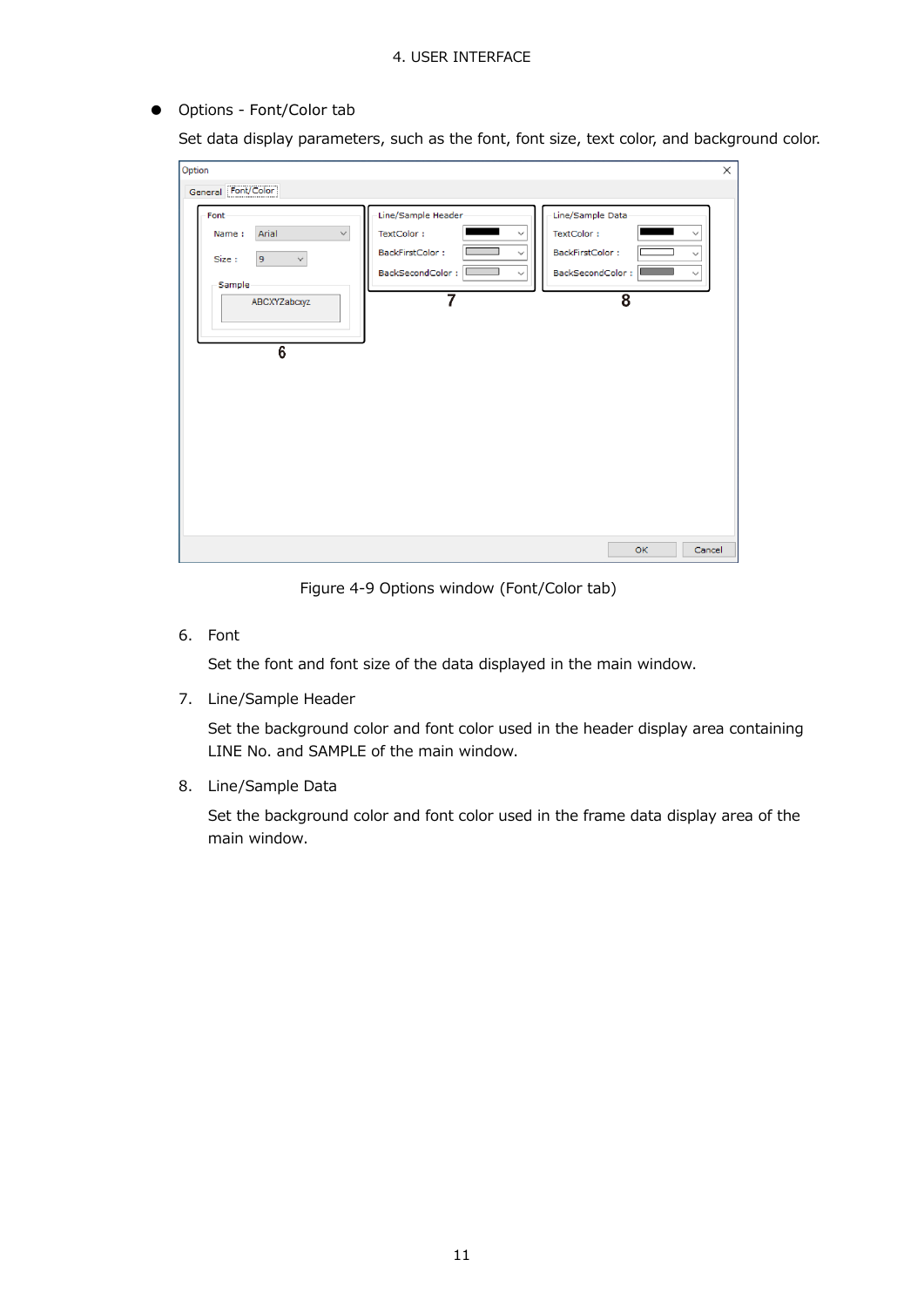● Error search

This function is enabled when the ErrorDetection check box is selected under Options. If you select Direction Up and click Search, error data is searched from the current cell toward smaller line numbers.

If you select Direction Down and click Search, error data is searched from the current cell toward larger line numbers.

| Direction     |           |
|---------------|-----------|
| $\bigcirc$ Up | Search(S) |
| ◉ Down        | Close     |
| Result        |           |
| Line: Line3   |           |
| Sample: 1932  |           |

Figure 4-10 Error search window

#### <span id="page-13-0"></span>4.4 Help Menu

Click the Help menu or press Alt+H to display the Help menu.

| Help(H) |                              |
|---------|------------------------------|
|         | About FrameCapture Viewer(A) |

Figure 4-11 Help menu

● About FrameCapture Viewer

A version view window opens, and you can view the application version.



Figure 4-12 Version view window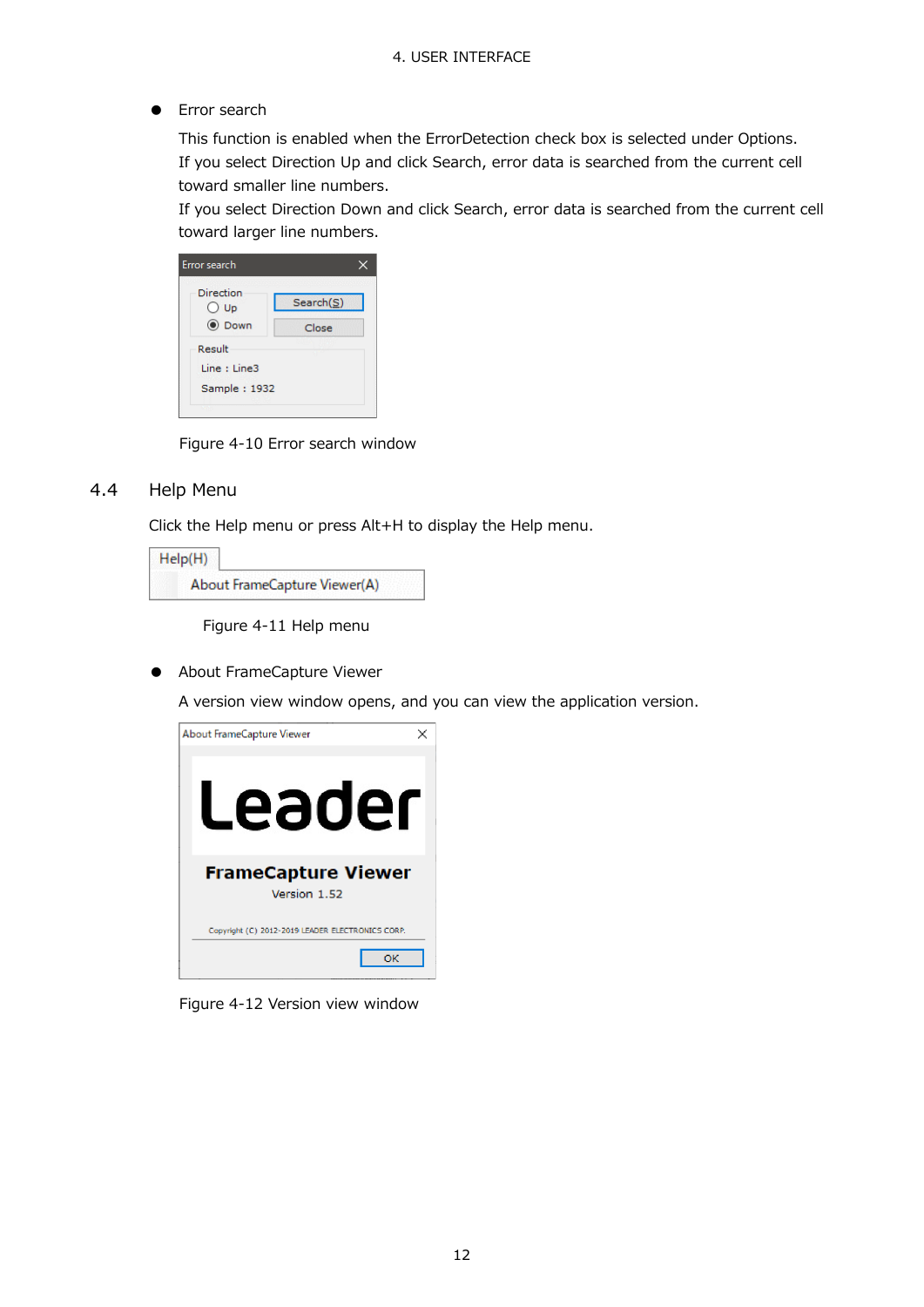#### <span id="page-14-0"></span>4.5 Tool Bar

The behavior when each button is clicked is described below.

|  |                    |               | FrameCapture Viewer - [20190722102145_A.frm]            |                  |        |                 |                 |          |                 | $\Box$     | ×                  |
|--|--------------------|---------------|---------------------------------------------------------|------------------|--------|-----------------|-----------------|----------|-----------------|------------|--------------------|
|  | File(F)            | View(V)       | Tools(T)                                                | Help( <u>H</u> ) |        |                 |                 |          |                 |            |                    |
|  | r I                | 亖<br>罩        | b<br>圓                                                  | đή<br>Þ<br>ø     | ?      |                 |                 |          |                 |            |                    |
|  | LINE No.           | <b>SAMPLE</b> | < 1920 >                                                | < 1921 >         | < 1922 | < 1923 >        | < 1924 >        | < 1925 > | < 1926 >        | < 1927 >   | $\leq 1!$ $\wedge$ |
|  | LINE1              | Y             | 3FF                                                     | 000              | 000    | 2D8             | 204             | 200      | 2BB             | 23C        | C                  |
|  |                    | Cb/Cr         | 3FF                                                     | 000              | 000    | 2D8             | 204             | 200      | 2F7             | 1E8        | C                  |
|  | LINE <sub>2</sub>  | Υ             | 3FF                                                     | 000              | 000    | 2D <sub>8</sub> | 208             | 200      | 1B8             | 26B        | C                  |
|  |                    | Cb/Cr         | 3FF                                                     | 000              | 000    | 2D <sub>8</sub> | 208             | 200      | 1F4             | 1BF        | ¢                  |
|  | LINE3              | Ÿ             | 3FF                                                     | 000              | 000    | 2D <sub>8</sub> | 20 <sub>C</sub> | 200      | 2B9             | 259        | C                  |
|  |                    | Cb/Cr         | 3FF                                                     | 000              | 000    | 2D <sub>8</sub> | <b>20C</b>      | 200      | 2F5             | <b>18D</b> | 2                  |
|  | LINE4              | ٧             | 3FF                                                     | 000              | 000    | <b>2D8</b>      | 210             | 200      | 1BE             | <b>2C4</b> | C                  |
|  |                    | Cb/Cr         | 3FF                                                     | 000              | 000    | <b>2D8</b>      | 210             | 200      | 1F2             | 110        | ¢                  |
|  | LINE5              | Υ             | 3FF                                                     | 000              | 000    | 2D8             | 214             | 200      | 2BF             | 2F6        | C                  |
|  |                    | Cb/Cr         | 3FF                                                     | 000              | 000    | 2D8             | 214             | 200      | 2F3             | 122        | C                  |
|  | LINE6              | Υ             | 3FF                                                     | 000              | 000    | 2D <sub>8</sub> | 218             | 200      | 1 <sub>BC</sub> | 2A1        | C                  |
|  |                    | Cb/Cr         | 3FF                                                     | 000              | 000    | 2D <sub>8</sub> | 218             | 200      | 1F <sub>0</sub> | 175        | 2                  |
|  | LINE7              | ٧             | 3FF                                                     | 000              | 000    | 2D8             | 21C             | 200      | 2 <sub>BD</sub> | 293        | C                  |
|  |                    | Cb/Cr         | 3FF                                                     | 000              | 000    | 2D8             | <b>21C</b>      | 200      | 2F1             | 147        | ¢                  |
|  | LINE8              | Υ             | 3FF                                                     | 000              | 000    | 2D <sub>8</sub> | 220             | 200      | 1B2             | <b>19A</b> | C                  |
|  |                    | Cb/Cr         | 3FF                                                     | 000              | 000    | 2D8             | 220             | 200      | 1FE             | <b>24E</b> | 2                  |
|  | LINE9              |               | 3FF                                                     | 000              | 000    | 2D <sub>8</sub> | 224             | 200      | 2B3             | <b>1A8</b> | C                  |
|  |                    | Cb/Cr         | 3FF                                                     | 000              | 000    | 2D8             | 224             | 200      | 2FF             | <b>27C</b> | ¢                  |
|  | LINE10             | Υ             | 3FF                                                     | 000              | 000    | 2D <sub>8</sub> | 228             | 200      | <b>1B0</b>      | 1FF        | C                  |
|  |                    | Cb/Cr         | 3FF                                                     | 000              | 000    | 2D8             | 228             | 200      | 1FC             | 22B        | ¢                  |
|  | LINE <sub>11</sub> |               | 3FF                                                     | 000              | 000    | 2D <sub>8</sub> | 22C             | 200      | 2B1             | 1CD        | C                  |
|  |                    | Cb/Cr         | 3FF                                                     | 000              | 000    | 2D8             | <b>22C</b>      | 200      | 2FD             | 219        | C                  |
|  |                    | Ÿ             | RFF                                                     | nnn              | nnn    | 2D.8            | 230             | 200      | 1R <sub>6</sub> | 150        | $\overline{0}$     |
|  | $\langle$ .        |               |                                                         |                  |        |                 |                 |          |                 |            | $\rightarrow$      |
|  |                    |               | Format: 3840×2160/59.94P YCI Display: Serial < Link 1 > |                  |        |                 |                 |          |                 | 2019/07/22 | 10:13              |
|  |                    |               |                                                         |                  |        |                 |                 |          |                 |            |                    |
|  |                    |               |                                                         |                  |        |                 |                 |          |                 |            |                    |
|  | 1)                 |               |                                                         | 3)               |        | 5)              |                 |          |                 |            |                    |
|  |                    |               |                                                         |                  |        |                 |                 |          | 8)              |            |                    |
|  |                    | $\equiv$      |                                                         | b.<br>I≣I        |        |                 |                 | ?        |                 |            |                    |
|  |                    |               |                                                         |                  | М      |                 |                 |          |                 |            |                    |
|  |                    |               |                                                         |                  | 4)     |                 |                 | 7)       |                 |            |                    |
|  |                    |               |                                                         |                  |        |                 |                 |          |                 |            |                    |
|  |                    |               | 2)                                                      |                  |        |                 | 6)              |          |                 |            |                    |

- 1) A file selection dialog box appears.
- 2) Set the data display method in cells.
- 3) A file information window appears.
- 4) A line/sample jump window appears.
- 5) A data search window appears.
- 6) An option window appears.
- 7) An error search window appears. (\*1)
- 8) A version view window appears.
- \*1 You can click this when ErrorDetection is enabled.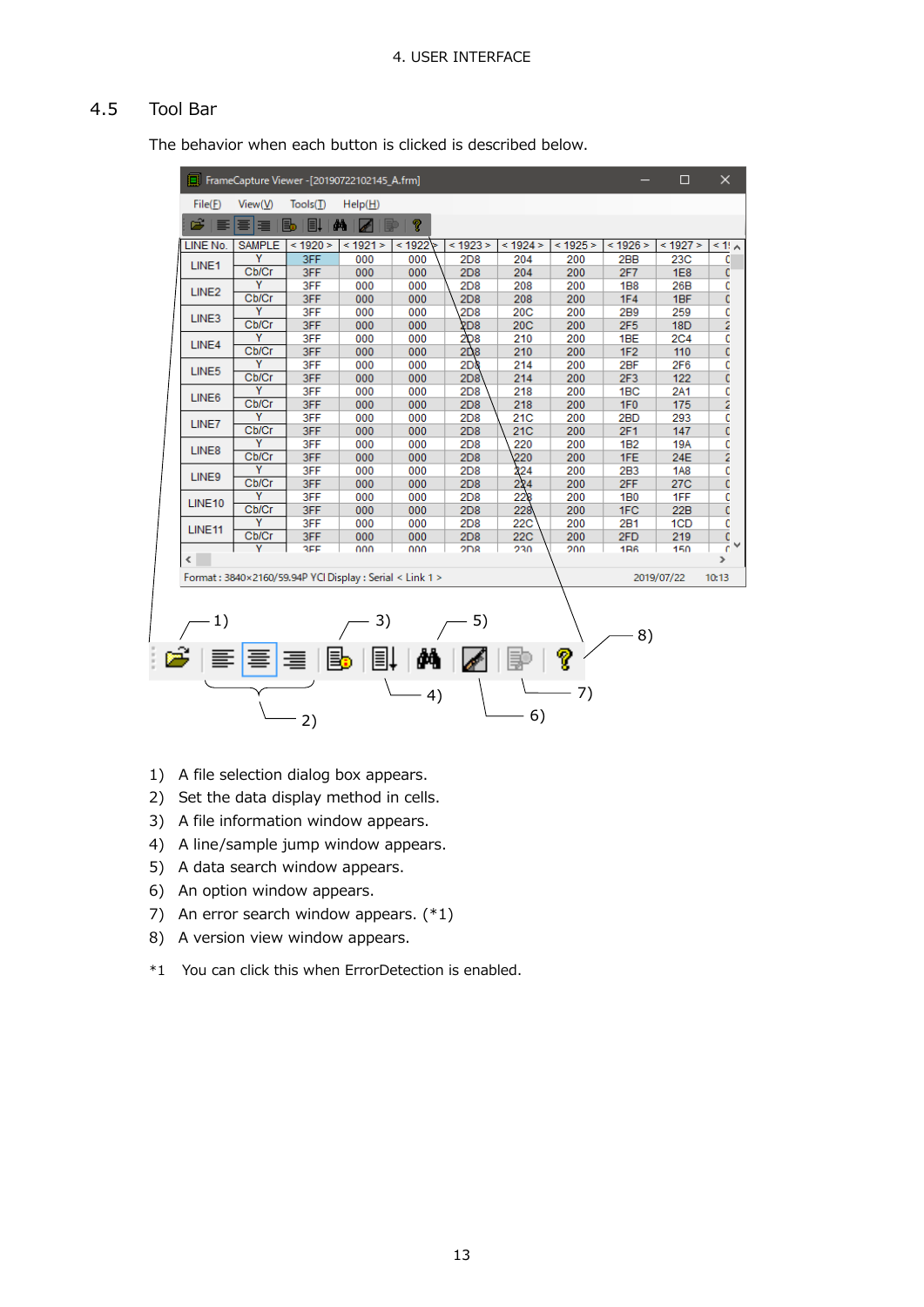#### <span id="page-15-0"></span>4.6 Status Bar

Format, display, and the current date and time are indicated.

| 圓                      | FrameCapture Viewer - [20190722110649 A.frm]                |          |                                |                                                          |          |                             |          |                 |            |          |              |          |                 |            | $\Box$     | $\times$        |
|------------------------|-------------------------------------------------------------|----------|--------------------------------|----------------------------------------------------------|----------|-----------------------------|----------|-----------------|------------|----------|--------------|----------|-----------------|------------|------------|-----------------|
| File(F)                | View(V)                                                     | Tools(T) | HeIp(H)                        |                                                          |          |                             |          |                 |            |          |              |          |                 |            |            |                 |
| £<br>目                 | 喜<br>這                                                      | 圓<br>b.  | đâ<br>$\overline{\mathscr{N}}$ | Þ<br>ୃବ                                                  |          |                             |          |                 |            |          |              |          |                 |            |            |                 |
| <b>LINE No</b>         | <b>SAMPLE</b>                                               | < 1920   | < 1921 >                       | < 1922 >                                                 | < 1923 > | < 1924 >                    | < 1925 > | < 1926 >        | < 1927     | < 1928 > | $<$ 1929 $>$ | < 1930 > | < 1931 >        | < 1932 >   | < 1933 >   | $\leq$ $\wedge$ |
| LINE1                  |                                                             | 3FF      | 000                            | 000                                                      | 2D8      | 204                         | 200      | 2BB             | 23C        | 040      | 040          | 040      | 040             | 040        | 040        |                 |
|                        | Cb/Cr                                                       | 3FF      | 000                            | 000                                                      | 2D8      | 204                         | 200      | 2F7             | 1E8        | 200      | 200          | 200      | 200             | 200        | 200        |                 |
| LINE <sub>2</sub>      |                                                             | 3FF      | 000                            | 000                                                      | 2D8      | 208                         | 200      | 1B8             | 26B        | 040      | 040          | 040      | 040             | 040        | 040        |                 |
|                        | Cb/Cr                                                       | 3FF      | 000                            | 000                                                      | 2D8      | 208                         | 200      | 1F4             | 1BF        | 000      | 3FF          | 3FF      | 2E7             | 2E4        | 218        |                 |
| LINE3                  | Y                                                           | 3FF      | 000                            | 000                                                      | 2D8      | <b>20C</b>                  | 200      | 2B9             | 259        | 040      | 040          | 040      | 040             | 040        | 040        |                 |
|                        | Cb/Cr                                                       | 3FF      | 000                            | 000                                                      | 2D8      | <b>20C</b>                  | 200      | 2F5             | <b>18D</b> | 000      | 3FF          | 3FF      | <b>2E7</b>      | <b>1E5</b> | 218        |                 |
| LINE4                  | Ÿ                                                           | 3FF      | 000                            | 000                                                      | 2D8      | 210                         | 200      | 1 <sub>BE</sub> | <b>2C4</b> | 040      | 040          | 040      | 040             | 040        | 040        |                 |
|                        | Cb/Cr                                                       | 3FF      | 000                            | 000                                                      | 2D8      | 210                         | 200      | 1F2             | 110        | 000      | 3FF          | 3FF      | <b>2E7</b>      | 1E6        | 218        |                 |
| LINE5                  | Ÿ                                                           | 3FF      | 000                            | 000                                                      | 2D8      | 214                         | 200      | 2BF             | 2F6        | 040      | 040          | 040      | 040             | 040        | 040        |                 |
|                        | Cb/Cr                                                       | 3FF      | 000                            | 000                                                      | 2D8      | 214                         | 200      | 2F3             | 122        | 200      | 200          | 200      | 200             | 200        | 200        |                 |
| LINE6                  | Ÿ                                                           | 3FF      | 000                            | 000                                                      | 2D8      | 218                         | 200      | 1 <sub>BC</sub> | <b>2A1</b> | 040      | 040          | 040      | 040             | 040        | 040        |                 |
|                        | Cb/Cr                                                       | 3FF      | 000                            | 000                                                      | 2D8      | 218                         | 200      | 1F <sub>0</sub> | 175        | 000      | 3FF          | 3FF      | <b>2E7</b>      | <b>2E7</b> | 218        |                 |
| LINE7                  | Ÿ                                                           | 3FF      | 000                            | 000                                                      | 2D8      | <b>21C</b>                  | 200      | 2BD             | 293        | 040      | 040          | 040      | 040             | 040        | 040        |                 |
|                        | Cb/Cr                                                       | 3FF      | 000                            | 000                                                      | 2D8      | <b>21C</b>                  | 200      | 2F1             | 147        | 000      | 3FF          | 3FF      | 2E7             | 2E8        | 218        |                 |
| LINE8                  | Ÿ                                                           | 3FF      | 000                            | 000                                                      | 2D8      | 220                         | 200      | 1B2             | <b>19A</b> | 040      | 040          | 040      | 040             | 040        | 040        |                 |
|                        | Cb/Cr                                                       | 3FF      | 000                            | 000                                                      | 2D8      | 220                         | 200      | 1FE             | <b>24E</b> | 200      | 200          | 200      | 200             | 200        | 200        |                 |
| LINE9                  | Ÿ                                                           | 3FF      | 000                            | 000                                                      | 2D8      | 224                         | 200      | 2B <sub>3</sub> | <b>1A8</b> | 000      | 3FF          | 3FF      | 1E <sub>3</sub> | 200        | <b>10B</b> |                 |
|                        | Cb/Cr                                                       | 3FF      | 000                            | 000                                                      | 2D8      | 224                         | 200      | 2FF             | <b>27C</b> | 000      | 3FF          | 3FF      | 2E7             | 1E9        | 218        |                 |
| LINE <sub>10</sub>     | Ÿ                                                           | 3FF      | 000                            | 000                                                      | 2D8      | 228                         | 200      | <b>1B0</b>      | 1FF        | 000      | 3FF          | 3FF      | 241             | 101        | 104        |                 |
|                        | Cb/Cr                                                       | 3FF      | 000                            | 000                                                      | 2D8      | 228                         | 200      | 1FC             | 22B        | 000      | 3FF          | 3FF      | 241             | 101        | 104        |                 |
| LINE <sub>11</sub>     | Y                                                           | 3FF      | 000                            | 000                                                      | 2D8      | <b>22C</b>                  | 200      | 2B1             | 1CD        | 040      | 040          | 040      | 040             | 040        | 040        |                 |
|                        | Cb/Cr                                                       | 3FF      | 000                            | 000                                                      | 2D8      | <b>22C</b>                  | 200      | 2FD             | 219        | 000      | 3FF          | 3FF      | <b>2E7</b>      | 2EB        | 218        | $\checkmark$    |
|                        | v                                                           | 3FF      | 000                            | 000                                                      | 2D8      | 230                         | 200      | 1 <sub>RR</sub> | 150        | 040      | 040          | 040      | 040             | 040        | 040        |                 |
| $\,<$<br>$\rightarrow$ |                                                             |          |                                |                                                          |          |                             |          |                 |            |          |              |          |                 |            |            |                 |
|                        |                                                             |          |                                | Format: 3840×2160/59.94P YCbCr(422) 10bit 3G-A QUAD SEQ. |          | Display : Serial < Link 1 > |          |                 |            |          |              |          |                 | 2019/07/22 |            | 15:32           |
|                        | Format indication<br>Display indication<br>Current date and |          |                                |                                                          |          |                             |          |                 |            |          |              |          |                 |            |            |                 |

time indication